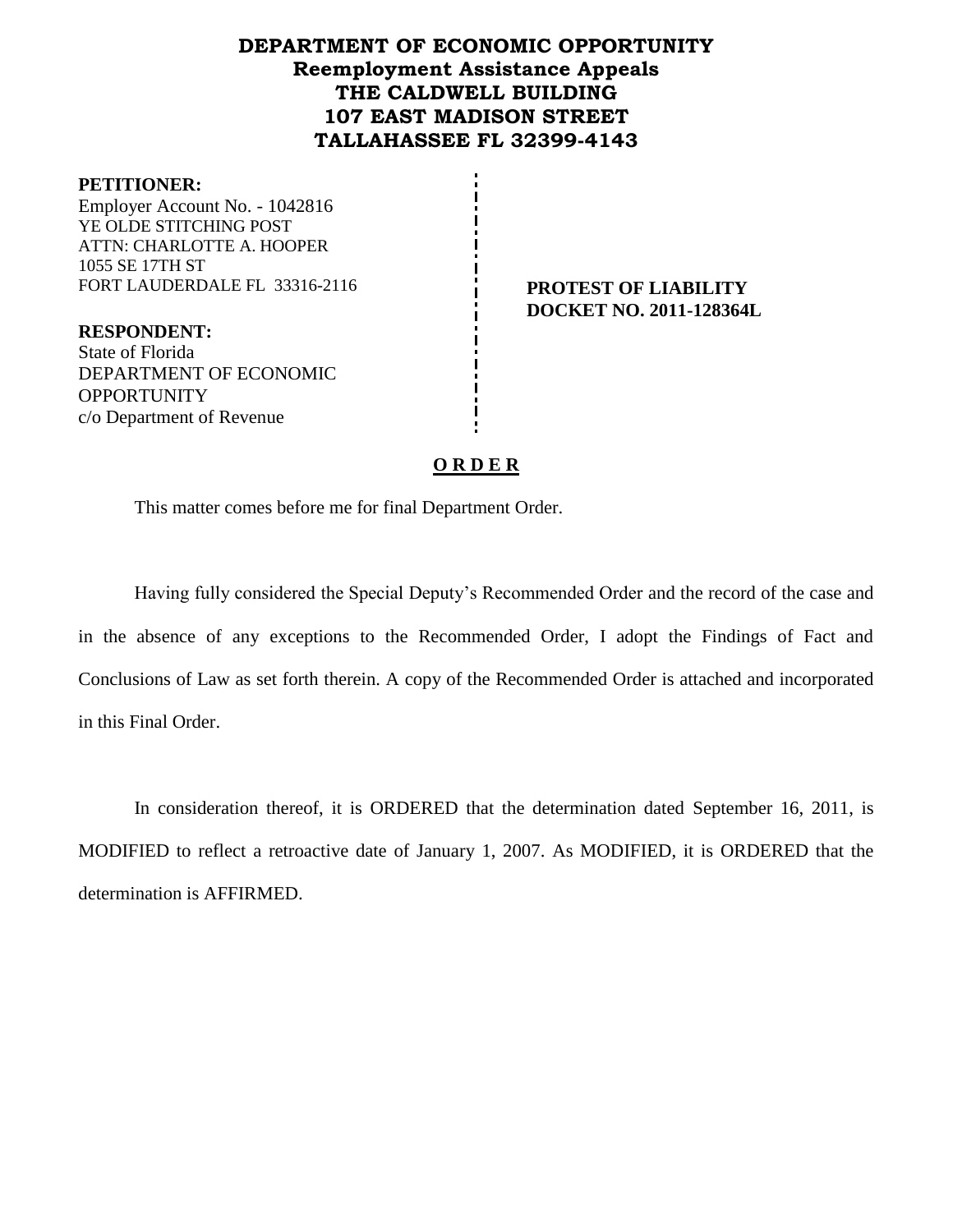#### **JUDICIAL REVIEW**

Any request for judicial review must be initiated within 30 days of the date the Order was filed. Judicial review is commenced by filing one copy of a *Notice of Appeal* with the DEPARTMENT OF ECONOMIC OPPORTUNITY at the address shown at the top of this Order and a second copy, with filing fees prescribed by law, with the appropriate District Court of Appeal. It is the responsibility of the party appealing to the Court to prepare a transcript of the record. If no court reporter was at the hearing, the transcript must be prepared from a copy of the Special Deputy's hearing recording, which may be requested from the Office of Appeals.

Cualquier solicitud para revisión judicial debe ser iniciada dentro de los 30 días a partir de la fecha en que la Orden fue registrada. La revisión judicial se comienza al registrar una copia de un *Aviso de Apelación* con la Agencia para la Innovación de la Fuerza Laboral [*DEPARTMENT OF ECONOMIC OPPORTUNITY]* en la dirección que aparece en la parte superior de este *Orden* y una segunda copia, con los honorarios de registro prescritos por la ley, con el Tribunal Distrital de Apelaciones pertinente. Es la responsabilidad de la parte apelando al tribunal la de preparar una transcripción del registro. Si en la audiencia no se encontraba ningún estenógrafo registrado en los tribunales, la transcripción debe ser preparada de una copia de la grabación de la audiencia del Delegado Especial [*Special Deputy*], la cual puede ser solicitada de la Oficina de Apelaciones.

Nenpòt demann pou yon revizyon jiridik fèt pou l kòmanse lan yon peryòd 30 jou apati de dat ke Lòd la te depoze a. Revizyon jiridik la kòmanse avèk depo yon kopi yon *Avi Dapèl* ki voye bay DEPARTMENT OF ECONOMIC OPPORTUNITY lan nan adrès ki parèt pi wo a, lan tèt *Lòd* sa a e yon dezyèm kopi, avèk frè depo ki preskri pa lalwa, bay Kou Dapèl Distrik apwopriye a. Se responsabilite pati k ap prezante apèl la bay Tribinal la pou l prepare yon kopi dosye a. Si pa te gen yon stenograf lan seyans lan, kopi a fèt pou l prepare apati de kopi anrejistreman seyans lan ke Adjwen Spesyal la te fè a, e ke w ka mande Biwo Dapèl la voye pou ou.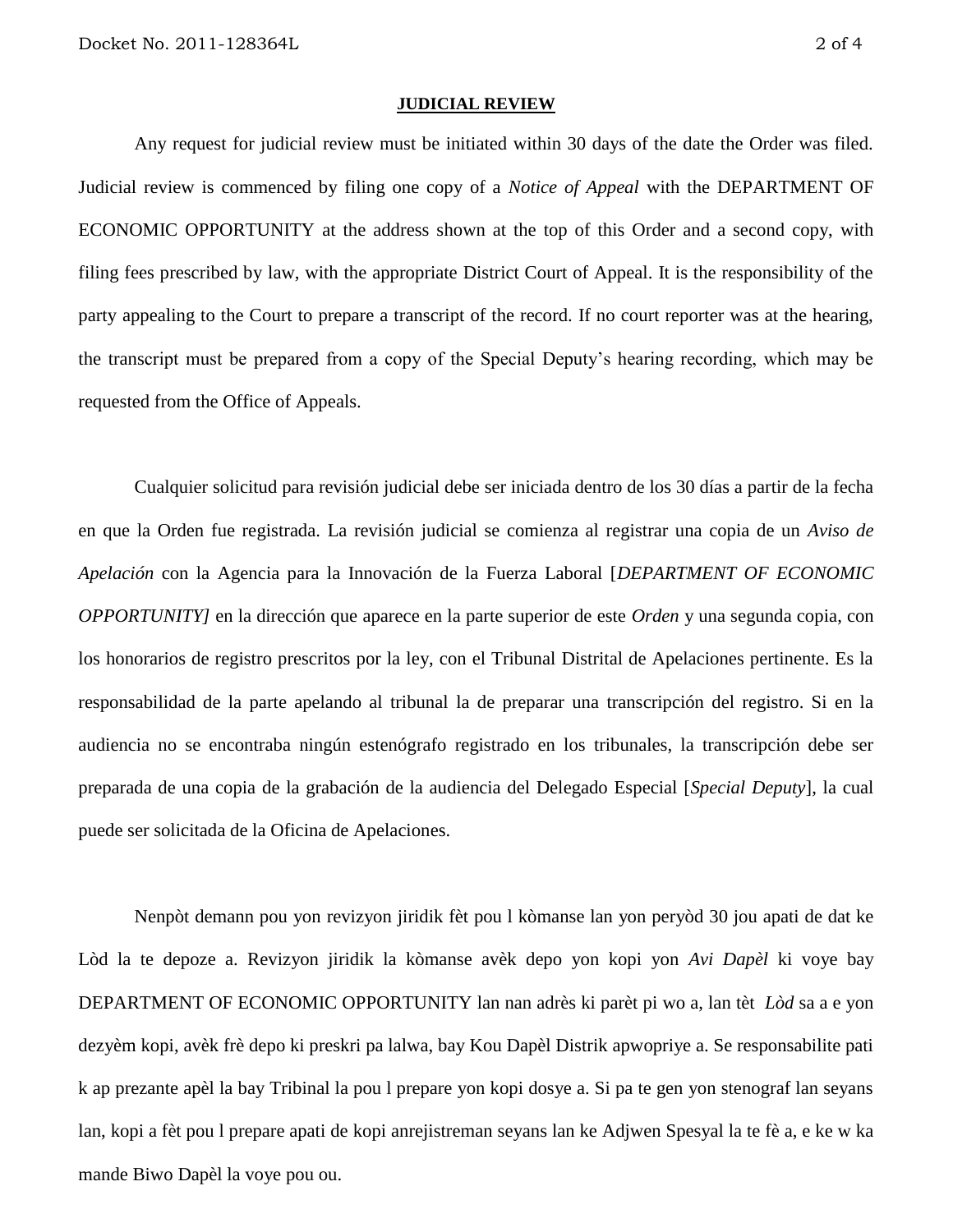DONE and ORDERED at Tallahassee, Florida, this \_\_\_\_\_\_\_ day of **October, 2012**.



Altemese Smith, Assistant Director, Reemployment Assistance Services DEPARTMENT OF ECONOMIC OPPORTUNITY

FILED ON THIS DATE PURSUANT TO § 120.52, FLORIDA STATUTES, WITH THE DESIGNATED DEPARTMENT CLERK, RECEIPT OF WHICH IS HEREBY ACKNOWLEDGED.

 $\overline{\phantom{a}}$  ,  $\overline{\phantom{a}}$  ,  $\overline{\phantom{a}}$  ,  $\overline{\phantom{a}}$  ,  $\overline{\phantom{a}}$  ,  $\overline{\phantom{a}}$  ,  $\overline{\phantom{a}}$  ,  $\overline{\phantom{a}}$ DEPUTY CLERK DATE

## **CERTIFICATE OF SERVICE**

**I HEREBY CERTIFY that true and correct copies of the foregoing Final Order have been furnished to the persons listed below in the manner described, on the \_\_\_\_\_\_\_ day of October, 2012**.

Shenux D.F

SHANEDRA Y. BARNES, Special Deputy Clerk DEPARTMENT OF ECONOMIC **OPPORTUNITY** Reemployment Assistance Appeals 107 EAST MADISON STREET TALLAHASSEE FL 32399-4143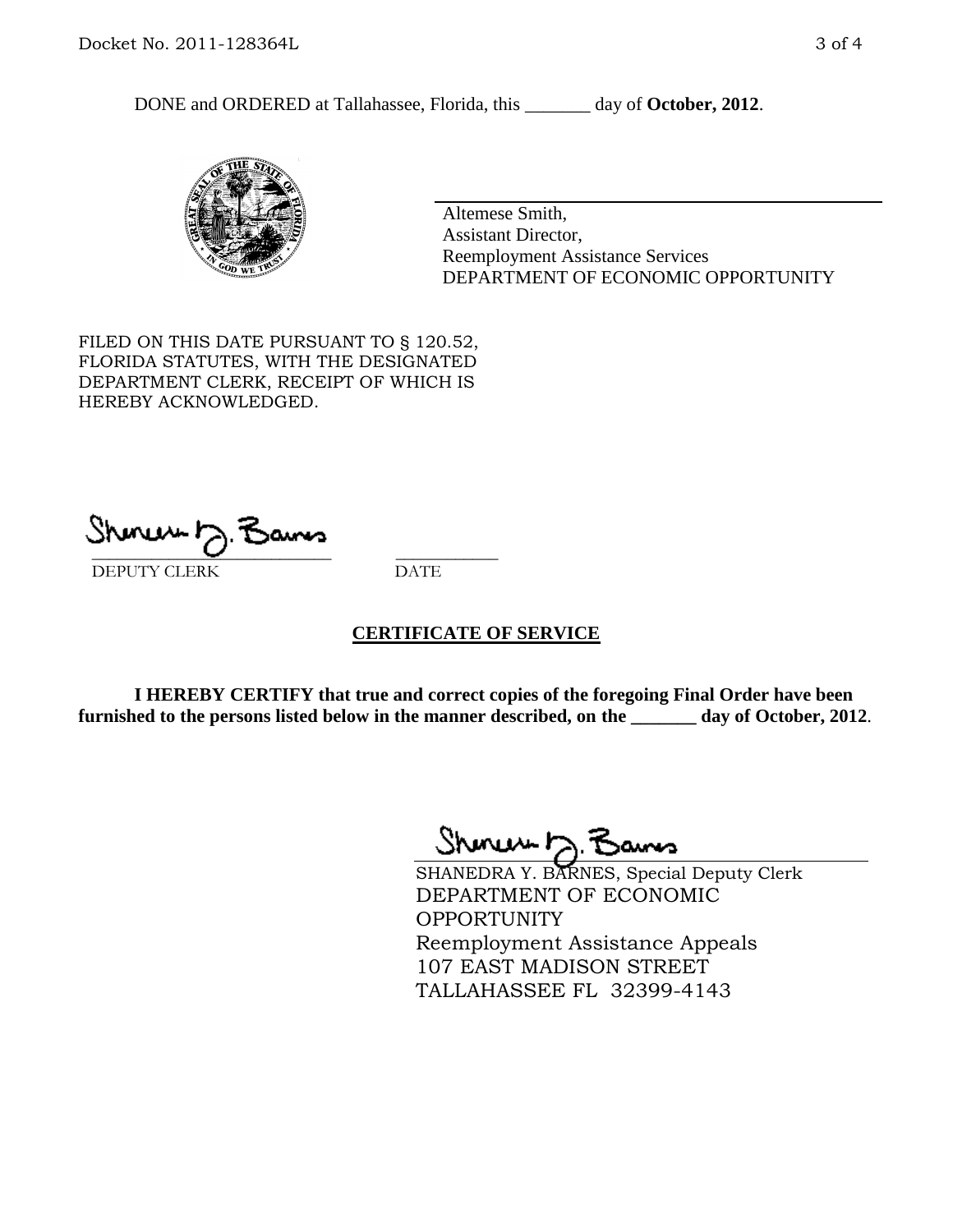Docket No. 2011-128364L 4 of 4

By U.S. Mail:

YE OLDE STITCHING POST ATTN: CHARLOTTE A. HOOPER 1055 SE 17TH ST FORT LAUDERDALE FL 33316-2116

VALENTINA I DIMOV 1150 ARTHUR STREET HOLLYWOOD FL 33019

DEPARTMENT OF REVENUE ATTN: VANDA RAGANS - CCOC #1-4857 5050 WEST TENNESSEE STREET TALLAHASSEE FL 32399

MARIA MOUDY 7921 SOUTH SIVERADO CIRCLE DAVIE FL 33024

> DOR BLOCKED CLAIMS UNIT ATTENTION: MYRA TAYLOR P O BOX 6417 TALLAHASSEE FL 32314-6417

State of Florida DEPARTMENT OF ECONOMIC OPPORTUNITY c/o Department of Revenue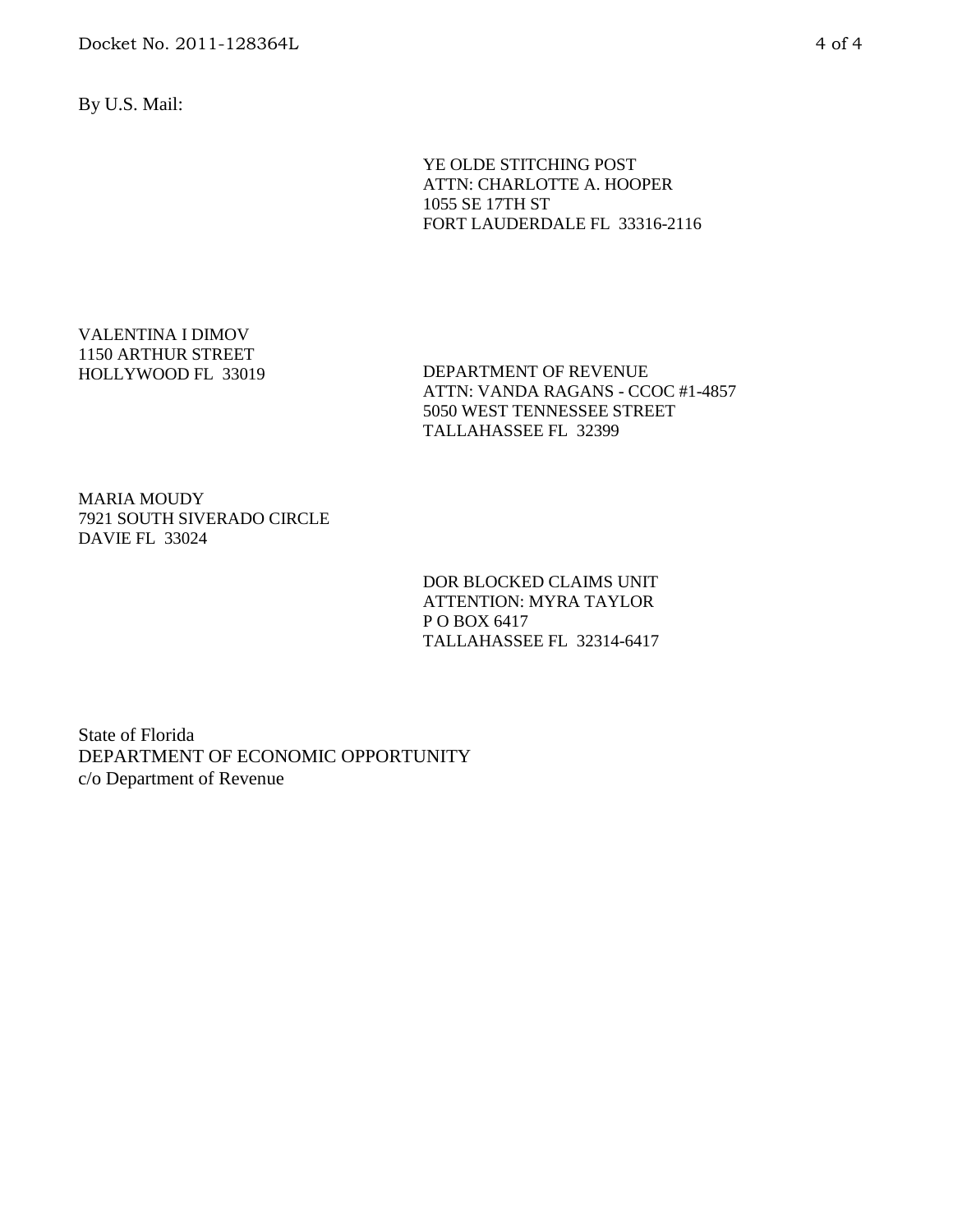## **DEPARTMENT OF ECONOMIC OPPORTUNITY Reemployment Assistance Appeals**

MSC 347 CALDWELL BUILDING 107 EAST MADISON STREET TALLAHASSEE FL 32399-4143

#### **PETITIONER:**

Employer Account No. - 1042816 YE OLDE STITCHING POST ATTN: CHARLOTTE A. HOOPER 1055 SE 17TH ST FORT LAUDERDALE FL 33316-2116

> **PROTEST OF LIABILITY DOCKET NO. 2011-128364L**

**RESPONDENT:** State of Florida DEPARTMENT OF ECONOMIC **OPPORTUNITY** c/o Department of Revenue

# **RECOMMENDED ORDER OF SPECIAL DEPUTY**

TO: Assistant Director, Interim Executive Director, Reemployment Assistance Services DEPARTMENT OF ECONOMIC OPPORTUNITY

This matter comes before the undersigned Special Deputy pursuant to the Petitioner's protest of the Respondent's determination dated September 16, 2011.

After due notice to the parties, a telephone hearing was held on August 13, 2012. The Petitioner, Charlotte Hooper, appeared and testified. A former bookkeeper testified as a witness. The Respondent, represented by a Department of Revenue Tax Specialist II, appeared and testified. The Joined Party was represented by her daughter. Both the Joined Party and her daughter testified.

The record of the case, including the recording of the hearing and any exhibits submitted in evidence, is herewith transmitted. Proposed Findings of Fact and Conclusions of Law were received from the Petitioner.

## **Issue:**

Whether services performed for the Petitioner by the Joined Party constitute insured employment, and if so, the effective date of liability, pursuant to Section 443.036(19), 443.036(21); 443.1216, Florida **Statutes.** 

## **Findings of Fact:**

1. Ye Olde Stitching Post is the trade name of a business, which alters articles of clothing, that is operated as a sole proprietorship by Charlotte Hooper. Approximately ten years ago Charlotte Hooper married Mr. Hooper. Prior to that marriage she was married to Mr. Hoover and went under the name of Charlotte Hoover. Since her marriage to Mr. Hooper the Petitioner has used the names of Charlotte Hoover, Charlotte Hooper, and Charlotte Hoover-Hooper interchangeably.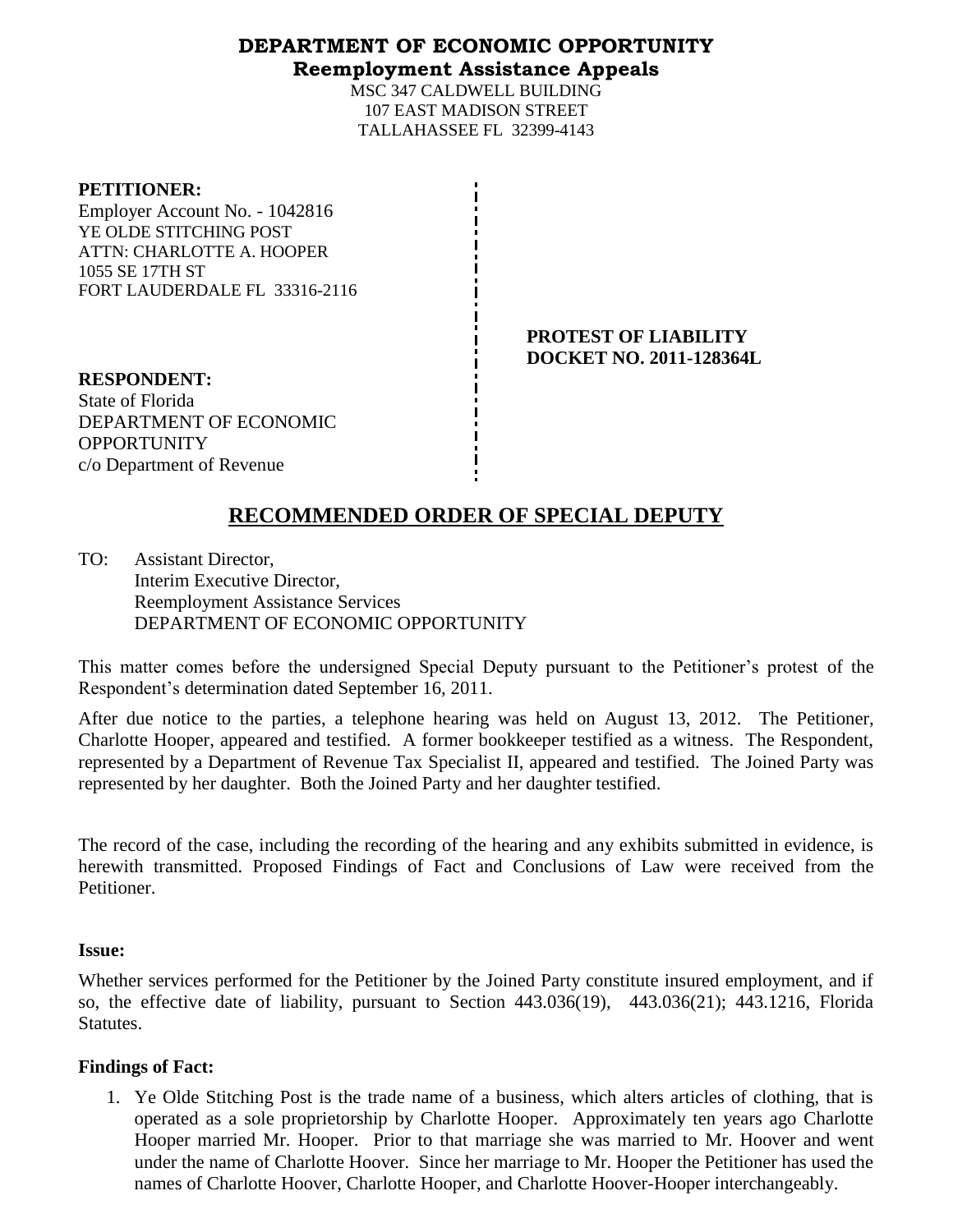- 2. The Petitioner was determined to be liable for payment of unemployment taxes as a result of a blocked claim investigation involving an individual who worked for the Petitioner as an office manager. The Department of Revenue set up the Petitioner's account under the name of Charlotte Hoover although at the time the Petitioner was married to Mr. Hooper. Although the Department of Revenue determined that the office manager was the Petitioner's employee the Petitioner never complied with the determination and never reported the wages paid to the office manager and never paid tax on those wages. The Department of Revenue filed a lien against the Petitioner. The Department of Revenue inexplicably inactivated the Petitioner's account on March 31, 2008.
- 3. Charlotte Hooper operates another business, Custom Yacht Fashions, Inc., from the same business location as Ye Olde Stitching Post. In the past Charlotte Hooper has relied on other individuals to operate Ye Olde Stitching Post for her and has classified all of the workers as independent contractors.
- 4. The Joined Party was hired as a part time seamstress by the lead seamstress at Ye Olde Stitching Post in November 2005. The verbal agreement was that the Joined Party would work Monday, Wednesday, and Friday from 9 AM and until the lead seamstress told her that she could leave for the day. The lead seamstress told the Joined Party that the Petitioner would pay the Joined Party 50% of the income which the Petitioner derived from the work performed by the Joined Party. There was no written agreement or contract.
- 5. Either party could terminate the relationship at any time without incurring liability.
- 6. The Joined Party worked at the Petitioner's business location. The Petitioner provided the sewing machines, irons, scissors, thread, and everything else that was required to perform the work. The Joined Party did not have any expenses in connection with the work.
- 7. The Joined Party did not determine the amounts to charge the Petitioner's customers for the alterations. The Petitioner told the Joined Party how much to charge for the alterations.
- 8. The Joined Party was paid by the Petitioner, not by the lead seamstress, for the work which the Joined Party performed. No taxes were withheld from the pay and the Joined Party did not receive any fringe benefits such as paid holidays or paid vacations. The Petitioner reported the Joined Party's earnings on Form 1099-MISC as nonemployee compensation.
- 9. In approximately February 2009 the lead seamstress passed away unexpectedly. At that time the Petitioner's bookkeeper told the Joined Party that the Joined Party was now the lead seamstress, that her work schedule was Monday through Friday from 9 AM until 5:30 PM and on Saturday from 9 AM until 2 PM, that the Petitioner would pay her 60% of the income, and that the Joined Party was responsible for taking care of everything in the business. The Joined Party was not provided with any written agreement or contract.
- 10. Shortly after the Joined Party became the lead seamstress the Petitioner told the Joined Party to hire another seamstress. The Joined Party complied. The Joined Party did not personally pay the new seamstress or any of the other workers at the business. They were all paid by the Petitioner.
- 11. As lead seamstress the Joined Party was responsible for talking to the customers, collecting the fees from the customers, handling the cash register, and doing all of the paperwork. As lead seamstress the Joined Party was allowed some discretion concerning customer charges. The Petitioner provided the Joined Party with business cards showing the name of the Petitioner's business, the Joined Party's name, and the title of Alteration Specialist. The Petitioner provided the Joined Party with a key to the business and the Joined Party was responsible for opening the business each day.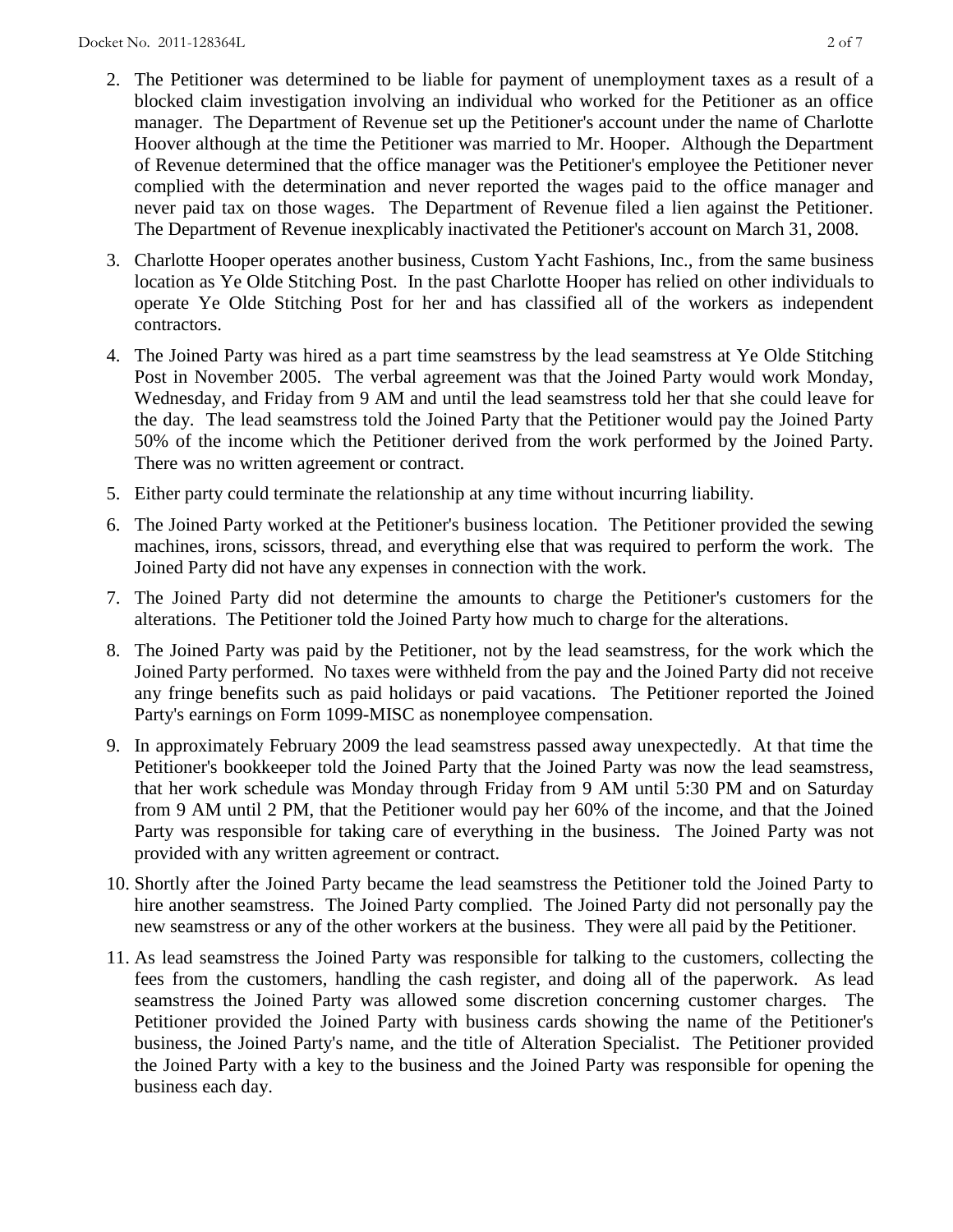- 12. The Petitioner received complaints from customers and overheard conversations between the Joined Party and the customers. The Petitioner grew dissatisfied with the Joined Party because she overheard the Joined Party complaining about the Joined Party's lot in life, complaining about the Petitioner, and being short with the customers. The Petitioner warned the Joined Party about her conduct.
- 13. The Joined Party was scheduled for surgery in 2011 and she was instructed by the Petitioner to hire someone to replace her during her absence. The Joined Party hired a replacement; however, the Petitioner advised the Joined Party that she did not trust the individual which the Joined Party hired. The Petitioner did not allow the individual to work in the business. On April 16, 2011, the Petitioner advised the Joined Party that she was not satisfied with the Joined Party's performance, that she was concerned about the length of time that the Joined Party would be absent due to the surgery, and that the Joined Party was terminated.
- 14. The Joined Party filed a claim for reemployment assistance effective April 17, 2011. When the Joined Party did not receive credit for her earnings with the Petitioner a *Request for Reconsideration of Monetary Determination* was filed and an investigation was assigned to the Department of Revenue to determine if the Joined Party performed services as an employee or as an independent contractor.
- 15. By determination dated July 15, 2011, the Department of Revenue notified the Petitioner that it was determined that the Joined Party was the Petitioner's employee retroactive to January 1, 2010, and that the unemployment tax account of Charlotte Hoover was reinstated effective January 1, 2010. On September 16, 2011, the Department of Revenue issued a determination as an affirmation of the July 15, 2011, determination with the Petitioner's name corrected to Charlotte Hooper. Charlotte Hooper filed a written protest by letter dated September 23, 2011.

## **Conclusions of Law:**

- 16. The issue in this case, whether services performed for the Petitioner by the Joined Party constitute employment subject to the Florida Reemployment Assistance Program Law, is governed by Chapter 443, Florida Statutes. Section 443.1216(1)(a)2., Florida Statutes, provides that employment subject to the chapter includes service performed by individuals under the usual common law rules applicable in determining an employer-employee relationship.
- 17. The Supreme Court of the United States held that the term "usual common law rules" is to be used in a generic sense to mean the "standards developed by the courts through the years of adjudication." United States v. W.M. Webb, Inc., 397 U.S. 179 (1970).
- 18. The Supreme Court of Florida adopted and approved the tests in 1 Restatement of Law, Agency 2d Section 220 (1958), for use to determine if an employment relationship exists. See Cantor v. Cochran, 184 So.2d 173 (Fla. 1966); Miami Herald Publishing Co. v. Kendall, 88 So.2d 276 (Fla. 1956); Magarian v. Southern Fruit Distributors, 1 So.2d 858 (Fla. 1941); see also Kane Furniture Corp. v. R. Miranda, 506 So.2d 1061 (Fla. 2d DCA 1987). In Brayshaw v. Agency for Workforce Innovation, et al; 58 So.3d 301 (Fla. 1st DCA 2011) the court stated that the statute does not refer to other rules or factors for determining the employment relationship and, therefore, the Department is limited to applying only Florida common law in determining the nature of an employment relationship.
- 19. Restatement of Law is a publication, prepared under the auspices of the American Law Institute, which explains the meaning of the law with regard to various court rulings. The Restatement sets forth a nonexclusive list of factors that are to be considered when judging whether a relationship is an employment relationship or an independent contractor relationship.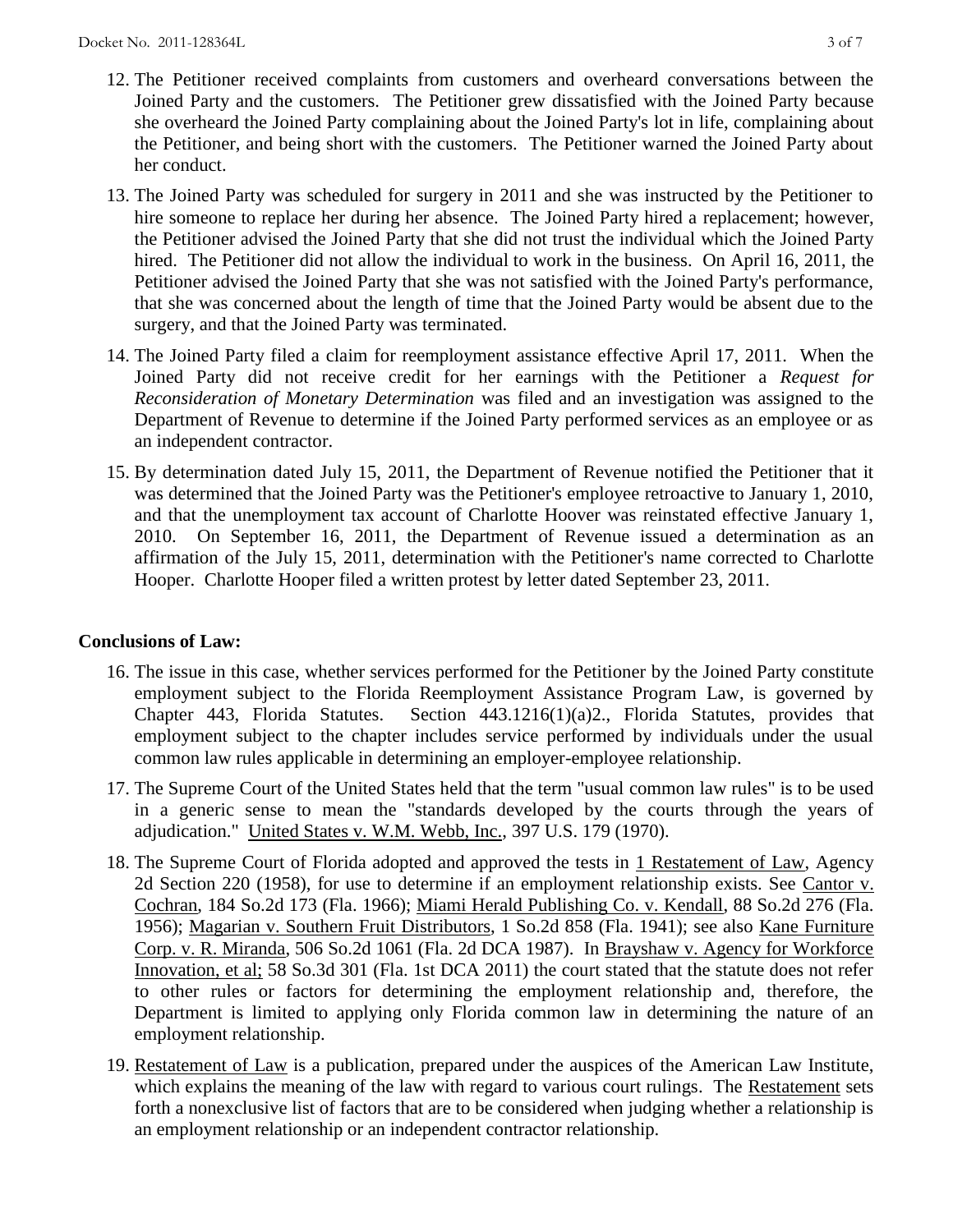- 20. 1 Restatement of Law, Agency 2d Section 220 (1958) provides:
	- (1) A servant is a person employed to perform services for another and who, in the performance of the services, is subject to the other's control or right of control.
	- (2) The following matters of fact, among others, are to be considered:
		- (a) the extent of control which, by the agreement, the business may exercise over the details of the work;
		- (b) whether or not the one employed is engaged in a distinct occupation or business;
		- (c) the kind of occupation, with reference to whether, in the locality, the work is usually done under the direction of the employer or by a specialist without supervision;
		- (d) the skill required in the particular occupation;
		- (e) whether the employer or the worker supplies the instrumentalities, tools, and the place of work for the person doing the work;
		- (f) the length of time for which the person is employed;
		- $(g)$  the method of payment, whether by the time or by the job;
		- (h) whether or not the work is a part of the regular business of the employer;
		- (i) whether or not the parties believe they are creating the relation of master and servant;
		- (j) whether the principal is or is not in business.
- 21. Comments in the Restatement explain that the word "servant" does not exclusively connote manual labor, and the word "employee" has largely replaced "servant" in statutes dealing with various aspects of the working relationship between two parties.
- 22. In Department of Health and Rehabilitative Services v. Department of Labor & Employment Security, 472 So.2d 1284 (Fla. 1<sup>st</sup> DCA 1985) the court confirmed that the factors listed in the Restatement are the proper factors to be considered in determining whether an employer-employee relationship exists. However, in citing La Grande v. B&L Services, Inc., 432 So.2d 1364, 1366 (Fla.  $1<sup>st</sup> DCA$  1983), the court acknowledged that the question of whether a person is properly classified an employee or an independent contractor often can not be answered by reference to "hard and fast" rules, but rather must be addressed on a case-by-case basis.
- 23. There was no written agreement or contract between the Petitioner and the Joined Party either at the time of hire in 2005 or at the time the Joined Party was promoted to lead seamstress in February 2009. In 2005 the lead seamstress told the Joined Party the terms of hire. No evidence was presented to show that the Joined Party was hired to be an independent contractor. In February 2009 the altered terms of hire were communicated to the Joined Party by the bookkeeper. The Florida Supreme Court held that in determining the status of a working relationship, the agreement between the parties should be examined if there is one. The agreement should be honored, unless other provisions of the agreement, or the actual practice of the parties, demonstrate that the agreement is not a valid indicator of the status of the working relationship. Keith v. News & Sun Sentinel Co., 667 So.2d 167 (Fla. 1995). In Justice v. Belford Trucking Company, Inc., 272 So.2d 131 (Fla. 1972), a case involving an independent contractor agreement which specified that the worker was not to be considered the employee of the employing unit at any time, under any circumstances, or for any purpose, the Florida Supreme Court commented "while the obvious purpose to be accomplished by this document was to evince an independent contractor status, such status depends not on the statements of the parties but upon all the circumstances of their dealings with each other."
- 24. The Petitioner provided the place of work and all equipment, tools, and supplies which were needed to perform the work. The Joined Party did not have any expenses in connection with the work when she worked as a part time seamstress or when she worked as the lead seamstress.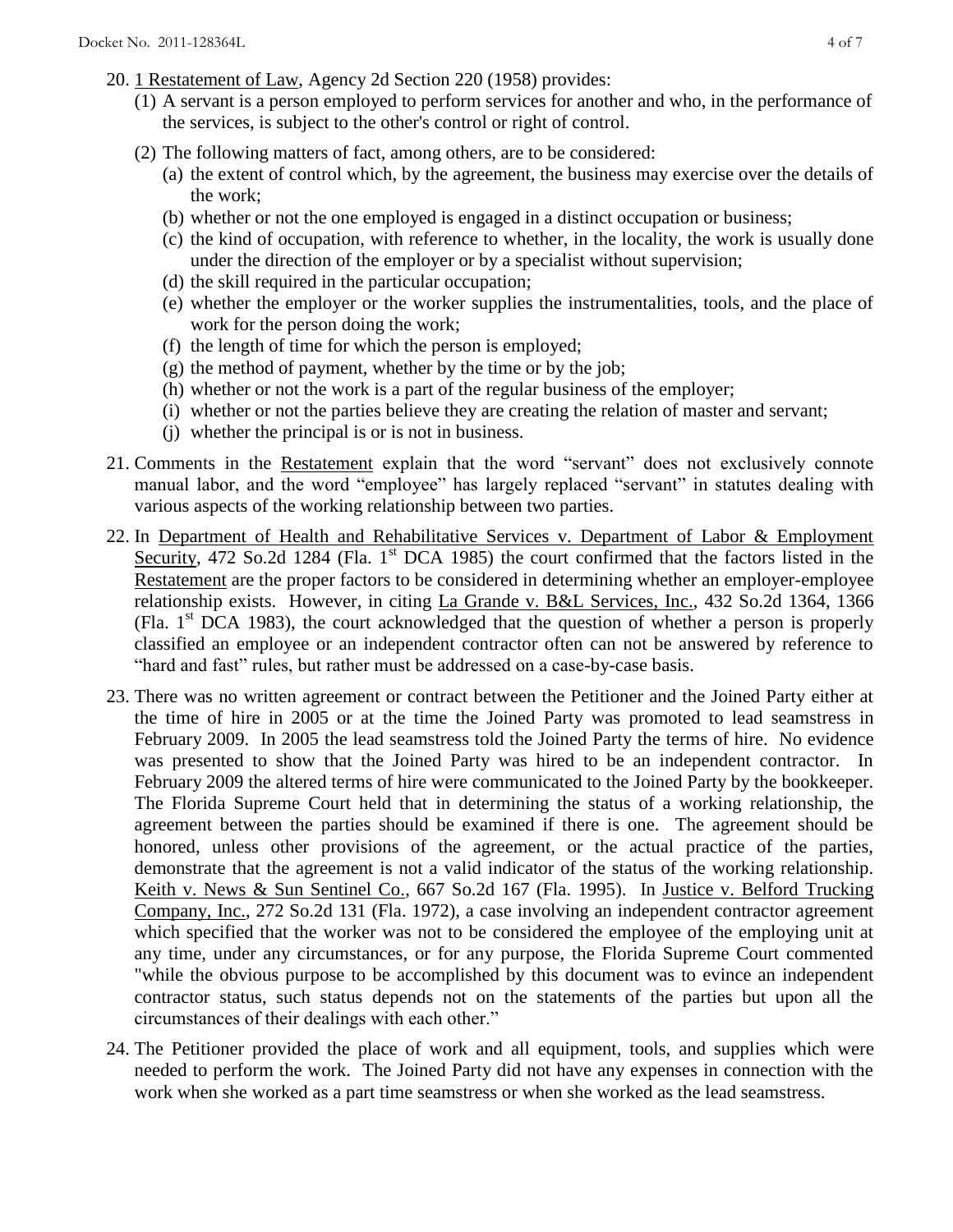- 25. Ye Olde Stitching Post is a business which is owned by the Petitioner and which is operated as a sole proprietorship. The Petitioner's business provides alterations for clothing. The Joined Party was hired to alter the clothing. As lead seamstress the Joined Party was also responsible dealing with the Petitioner's customers. The work performed by the Joined Party was not separate and distinct from the Petitioner's business but was a necessary and integral part of the Petitioner's business.
- 26. In 2005 the Petitioner's lead seamstress told the Joined Party what days to work and what hours to work. The Joined Party was not free to come and go as she pleased. The Petitioner also determined the Joined Party's days and hours of work when the Joined Party was promoted to lead seamstress.
- 27. The Joined Party did not have any control over the amounts that were charged to the customers when she worked as a part time seamstress, however, she was allowed to use some discretion concerning the customer charges after the Joined Party was promoted to lead seamstress. The Petitioner determined and controlled the percentage paid to the Joined Party both as a part time seamstress and as the lead seamstress. These facts reveal that the Petitioner controlled the financial aspects of the relationship.
- 28. The Petitioner paid the Joined Party based on production rather than by time worked. Section 443.1217(1), Florida Statutes, provides that the wages subject to the Reemployment Assistance Program Law include all remuneration for employment including commissions, bonuses, back pay awards, and the cash value of all remuneration in any medium other than cash. The fact that the Petitioner chose not to withhold taxes from the pay does not, standing alone, establish an independent contractor relationship.
- 29. The Joined Party worked for the Petitioner from November 2005 until April 2011 a period of approximately five and one-half years. Either party could terminate the relationship at any time without incurring liability for breach of contract. These facts reveal the existence of an at-will relationship of relative permanence. The Petitioner terminated the Joined Party in April 2011. In Cantor v. Cochran, 184 So.2d 173 (Fla. 1966), the court in quoting 1 Larson, Workmens' Compensation Law, Section 44.35 stated: "The power to fire is the power to control. The absolute right to terminate the relationship without liability is not consistent with the concept of independent contractor, under which the contractor should have the legal right to complete the project contracted for and to treat any attempt to prevent completion as a breach of contract."
- 30. The "extent of control" referred to in Restatement Section 220(2)(a), has been recognized as the most important factor in determining whether a person is an independent contractor or an employee. Employees and independent contractors are both subject to some control by the person or entity hiring them. The extent of control exercised over the details of the work turns on whether the control is focused on the result to be obtained or extends to the means to be used. A control directed toward means is necessarily more extensive than a control directed towards results. Thus, the mere control of results points to an independent contractor relationship; the control of means points to an employment relationship. Furthermore, the relevant issue is "the extent of control which, by the agreement, the master may exercise over the details of the work." Thus, it is the right of control, not actual control or actual interference with the work, which is significant in distinguishing between an independent contractor and an employee. Harper ex rel. Daley v. Toler, 884 So.2d 1124 (Fla. 2nd DCA 2004).
- 31. The Petitioner exercised significant control over the means and manner in which the Joined Party performed the work. The Petitioner provided the place of work and the equipment, tools, and supplies. The Petitioner determined the hours of operation of the business and determined the Joined Party's work schedule. The Petitioner had the right to tell the Joined Party what to do and how to do it. These facts reveal that the services performed by the Joined Party constitute insured employment.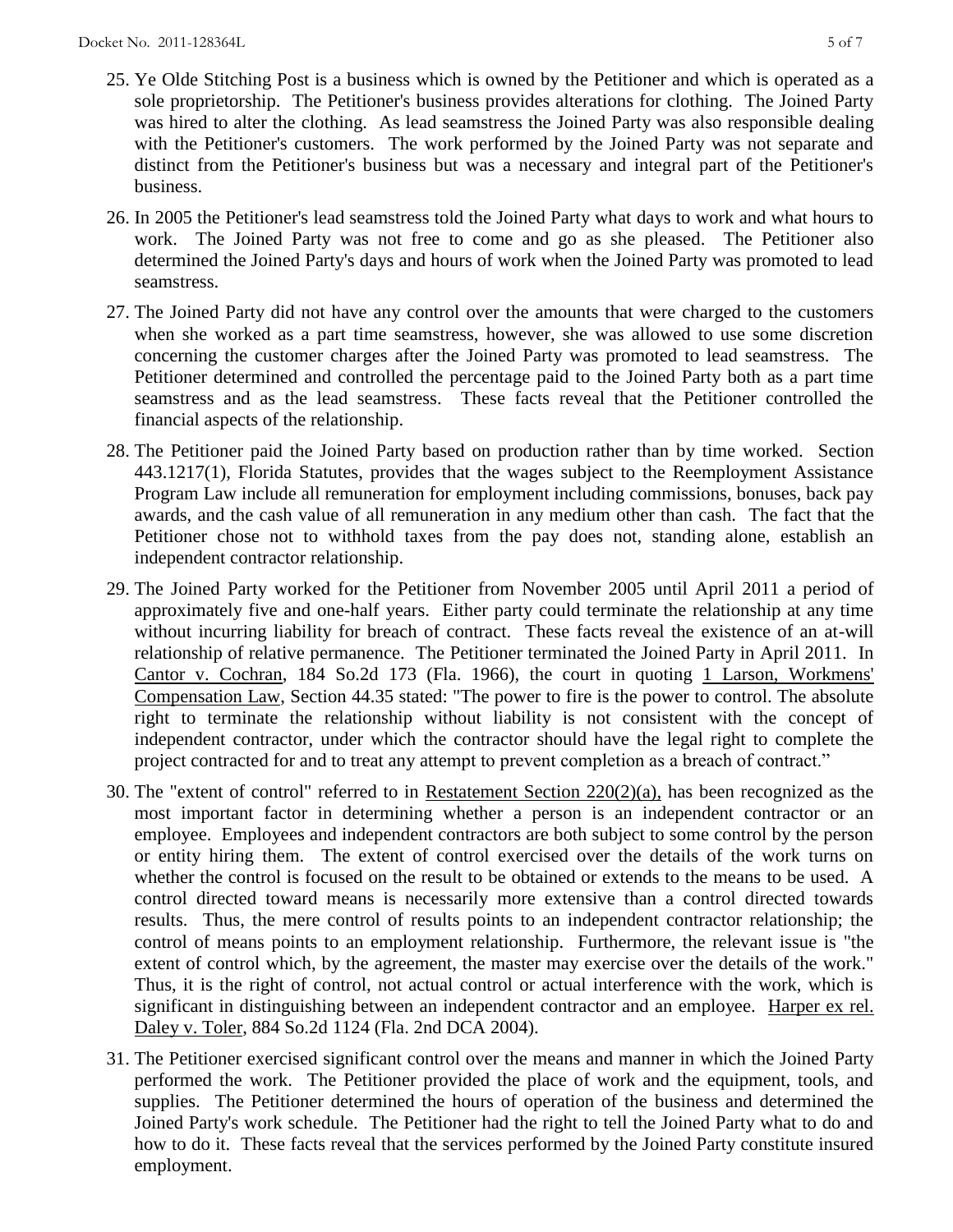- 32. Although the determination correctly holds that the Joined Party is the Petitioner's employee, the determination is only retroactive to January 1, 2010. The Joined Party began work as the Petitioner's employee in November 2005.
- 33. Rule 73B-10.032(1), Florida Administrative Code, provides that each employing unit must maintain records pertaining to remuneration for services performed for a period of five years following the calendar year in which the services were rendered. Thus, it is concluded that the correct retroactive date is January 1, 2007.
- 34. The special deputy was presented with conflicting testimony regarding material issues of fact and is charged with resolving these conflicts. Factors considered in resolving evidentiary conflicts include the witness' opportunity and capacity to observe the event or act in question; any prior inconsistent statement by the witness; witness bias or lack of bias; the contradiction of the witness' version of events by other evidence or its consistency with other evidence; the inherent improbability of the witness' version of events; and the witness' demeanor. Upon considering these factors, the special deputy finds the testimony of the Joined Party to be more credible than the testimony of the Petitioner. Therefore, material conflicts in the evidence are resolved in favor of the Joined Party.
- 35. The Petitioner timely submitted proposed findings of fact and conclusions of law which includes documentary evidence that was not presented at the hearing. Rule 73B-10.035(10)(a), Florida Administrative Code, provides that the parties will have 15 days from the date of the hearing to submit written proposed findings of fact and conclusions of law with supporting reasons. However, no additional evidence will be accepted after the hearing has been closed. Thus, the additional evidence presented by the Petitioner is rejected and has not been considered in this recommended order.

**Recommendation:** It is recommended that the determination dated September 16, 2011, be MODIFIED to reflect a retroactive date of January 1, 2007. As modified it is recommended that the determination be AFFIRMED.

Respectfully submitted on September 7, 2012.



R. O. SMITH, Special Deputy Office of Appeals

A party aggrieved by the *Recommended Order* may file written exceptions to the Director at the address shown above within fifteen days of the mailing date of the *Recommended Order*. Any opposing party may file counter exceptions within ten days of the mailing of the original exceptions. A brief in opposition to counter exceptions may be filed within ten days of the mailing of the counter exceptions. Any party initiating such correspondence must send a copy of the correspondence to each party of record and indicate that copies were sent.

Una parte que se vea perjudicada por la *Orden Recomendada* puede registrar excepciones por escrito al Director Designado en la dirección que aparece arriba dentro de quince días a partir de la fecha del envío por correo de la *Orden Recomendada*. Cualquier contraparte puede registrar contra-excepciones dentro de los diez días a partir de la fecha de envió por correo de las excepciones originales. Un sumario en oposición a contra-excepciones puede ser registrado dentro de los diez días a partir de la fecha de envío por correo de las contra-excepciones. Cualquier parte que dé inicio a tal correspondencia debe enviarle una copia de tal correspondencia a cada parte contenida en el registro y señalar que copias fueron remitidas.